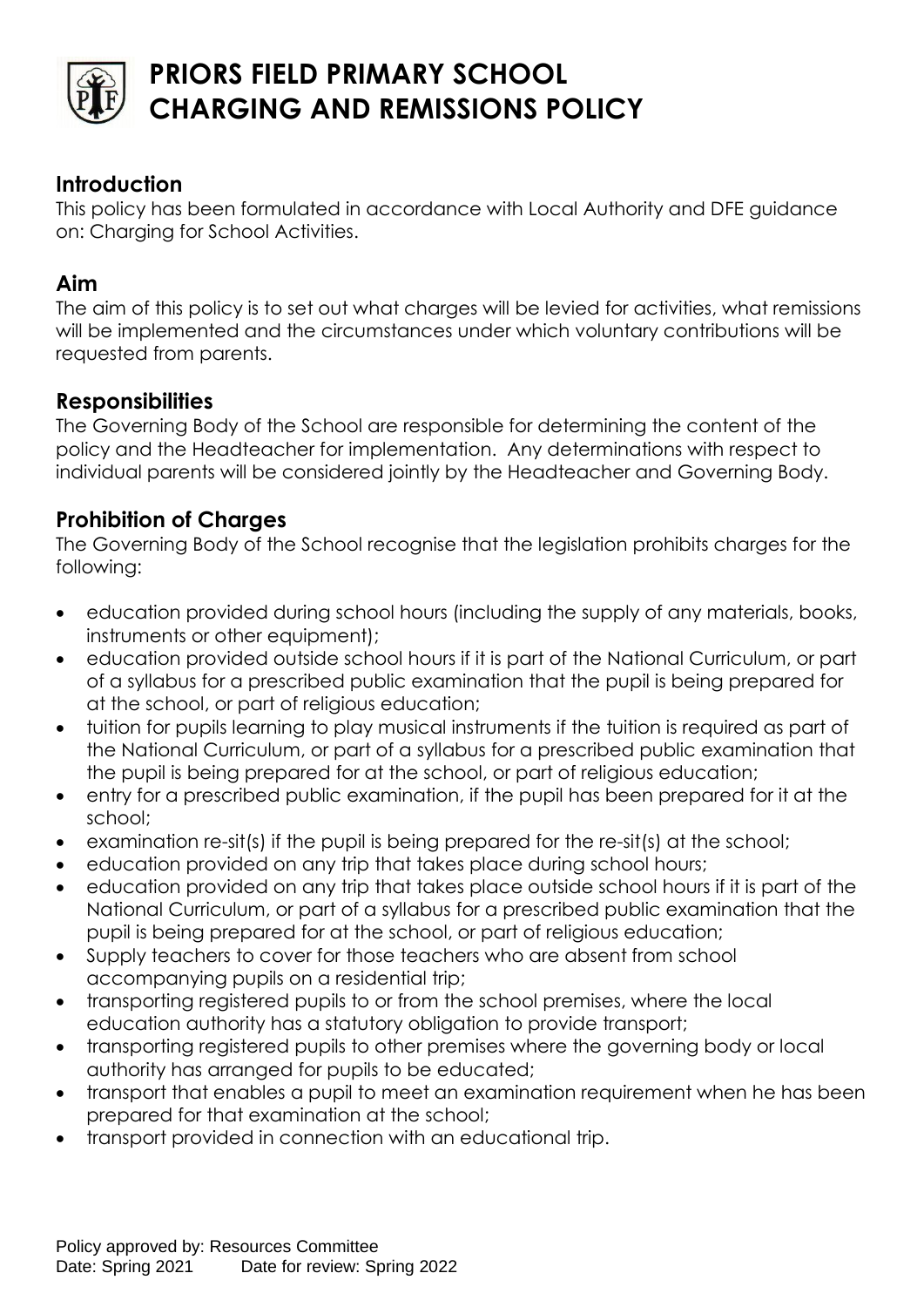# **Publication of information**

A summary of this policy will be included on the School Website.

## **Charges**

When charges are made for an activity they will not exceed the actual cost of providing the activity and will be based on the actual costs incurred, divided by the total number of pupils participating.

Charges will be levied in respect of:

- (a) board and lodging on residential visits (not to exceed the costs)
- (b) the proportionate costs for an individual child of activities wholly or mainly outside school hours ('optional extras') to meet the costs for:
	- (i) travel
	- (ii) materials and equipment
	- (iii) non-teaching staff costs
	- (iv) entrance fees
	- (v) insurance costs
- (c) tuition in the playing of a musical instrument
- (d) any other education, transport or examination fee unless charges are specifically prohibited
- (e) breakages and replacements as a result of damages caused wilfully or negligently by pupils
- (f) extra-curricular activities and school clubs.

#### **Remissions**

Children whose parents are in receipt of the following support payments will, in addition to having a free school lunch entitlement, also be entitled to the remission of charges for board and lodging costs during residential school trips. The relevant support payments are:

- Income Support
- income-based Jobseeker's Allowance
- income-related Employment and Support Allowance
- support under Part VI of the Immigration and Asylum Act 1999
- the guaranteed element of Pension Credit
- Child Tax Credit (provided you're not also entitled to Working Tax Credit and have an annual gross income of no more than £16,190)
- Working Tax Credit run-on paid for 4 weeks after you stop qualifying for Working Tax Credit
- Universal Credit if you apply on or after 1 April 2018 your household income must be less than £7,400 a year (after tax and not including any benefits you get)